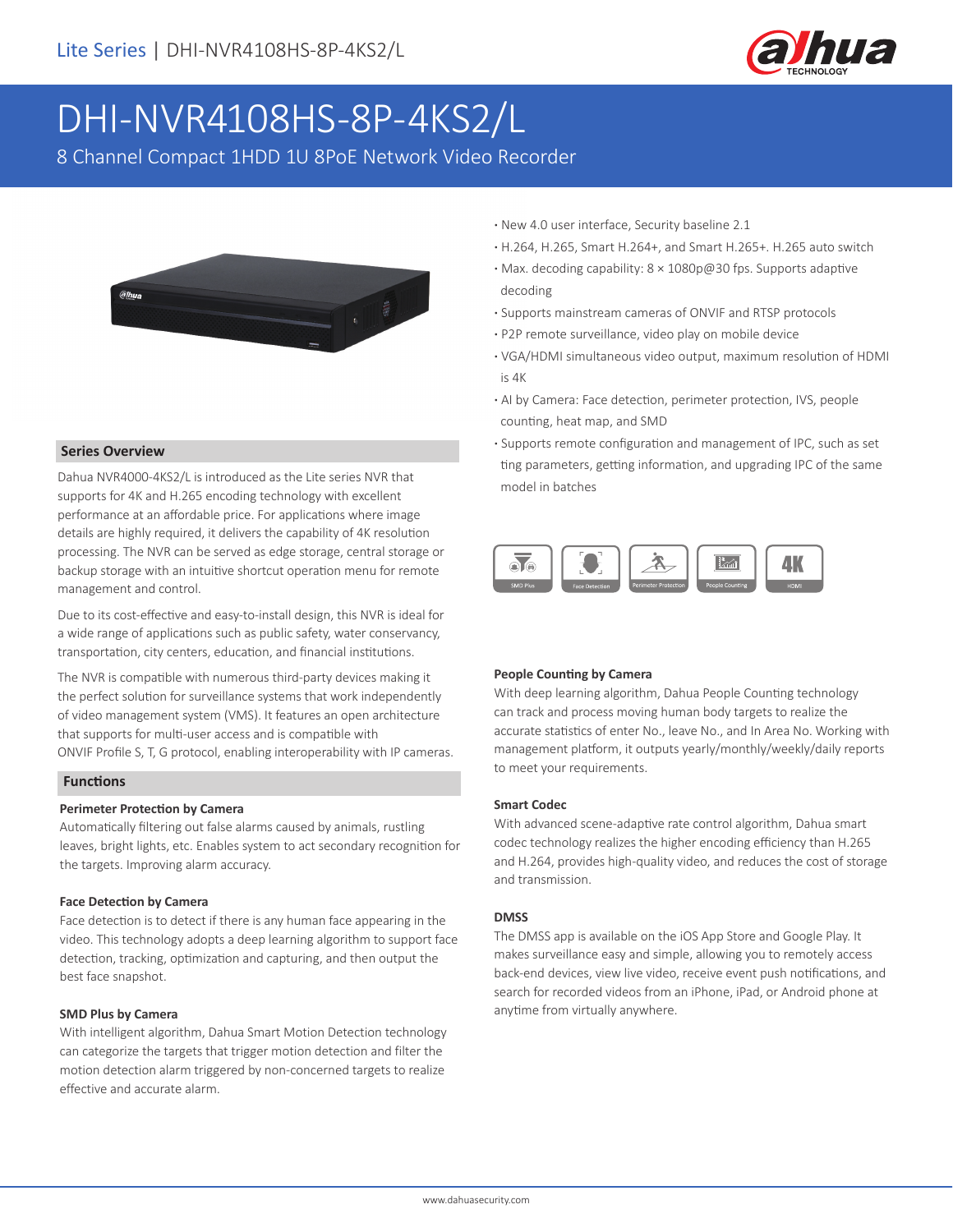## Lite Series | DHI-NVR4108HS-8P-4KS2/L

## **Technical Specification**

| System                         |                                                                                                                                                                                                   |  |  |
|--------------------------------|---------------------------------------------------------------------------------------------------------------------------------------------------------------------------------------------------|--|--|
| Main Processor                 | Industrial-grade embedded processor                                                                                                                                                               |  |  |
| OS                             | <b>Embedded Linux</b>                                                                                                                                                                             |  |  |
| <b>Operation Interface</b>     | Web/operating in local GUI                                                                                                                                                                        |  |  |
| Perimeter Protection by Camera |                                                                                                                                                                                                   |  |  |
| Performance                    | 8 channels                                                                                                                                                                                        |  |  |
| AI Search                      | Search for pictures by channel, time and event type                                                                                                                                               |  |  |
| Face Detection by Camera       |                                                                                                                                                                                                   |  |  |
| Performance                    | 4 channels                                                                                                                                                                                        |  |  |
| <b>Face Attributes</b>         | 6 attributes: Gender, age, glasses, expression, mouth<br>mask, and beard                                                                                                                          |  |  |
| AI Search                      | Search for pictures by channel, time and face attributes                                                                                                                                          |  |  |
| SMD Plus by Camera             |                                                                                                                                                                                                   |  |  |
| Performance                    | 8 channels                                                                                                                                                                                        |  |  |
| AI Search                      | Search by target classification (human, vehicle)                                                                                                                                                  |  |  |
| Video                          |                                                                                                                                                                                                   |  |  |
| <b>Access Channel</b>          | 8                                                                                                                                                                                                 |  |  |
| Network Bandwidth              | Access: 80 Mbps; Storage: 80 Mbps; Forward: 60 Mbps                                                                                                                                               |  |  |
| Resolution                     | 8MP; 6MP; 5MP; 4MP; 3MP; 1080p; 720p; D1                                                                                                                                                          |  |  |
| <b>Decoding Capability</b>     | 8 × 1080p@30 fps                                                                                                                                                                                  |  |  |
| Video Output                   | 1 × VGA output, 1 × HDMI output, supports<br>simultaneous video sources output for VGA and HDMI                                                                                                   |  |  |
| Multi-screen Display           | 1, 4, 8, 9 views                                                                                                                                                                                  |  |  |
| Third-party Camera<br>Access   | ONVIF; RTSP                                                                                                                                                                                       |  |  |
| Compression                    |                                                                                                                                                                                                   |  |  |
| Video                          | Smart H.265/H.265/Smart H.264/H.264/MJPEG                                                                                                                                                         |  |  |
| Audio                          | PCM/G711A/G711U/G726/AAC                                                                                                                                                                          |  |  |
| Network                        |                                                                                                                                                                                                   |  |  |
| Network Protocol               | HTTP; HTTPS; TCP/IP; IPv4/IPv6; UPnP; SNMP; RTSP;<br>UDP; SMTP; NTP; DHCP; DNS; IP Filter; DDNS; FTP; Alarm<br>Server; IP Search (Support Dahua IP camera; DVR; NVS;<br>etc.); P2P; auto register |  |  |
| Mobile Phone Access            | Android; iOS                                                                                                                                                                                      |  |  |
| Interoperability               | ONVIF(profile T/S/G); CGI; SDK                                                                                                                                                                    |  |  |
| <b>Browser</b>                 | Chrome; IE9 or later; firefox                                                                                                                                                                     |  |  |
| Record Playback                |                                                                                                                                                                                                   |  |  |
| Multi-channel Playback         | Up to 8 channels for playback                                                                                                                                                                     |  |  |
| <b>Record Mode</b>             | Manual record; alarm recording; SMD recording; smart<br>recording                                                                                                                                 |  |  |
| Storage                        | Local HDD; network                                                                                                                                                                                |  |  |

Backup USB storage device

| Playback Function           | 1. Play/pause/stop/slow/quick/backward/by frame<br>2. Full screen, backup (video clip/file), partial zoom in,<br>and audio on/off |  |
|-----------------------------|-----------------------------------------------------------------------------------------------------------------------------------|--|
| Storage                     |                                                                                                                                   |  |
| Disk Group                  | Yes                                                                                                                               |  |
| Alarm                       |                                                                                                                                   |  |
| General Alarm               | Motion detection, privacy masking, video loss, scene<br>changing, PIR alarm, IPC external alarm                                   |  |
| Anomaly Alarm               | Camera disconnection, storage error, disk full, IP conflict,<br>MAC conflict, login locked, and cybersecurity exception           |  |
| Intelligent Alarm           | Face detection, perimeter protection (intrusion and<br>tripwire), IVS, people counting, heat map, and SMD<br>alarms               |  |
| Alarm Linkage               | Recording, snapshot, audio, buzzer, log, preset, and<br>email                                                                     |  |
| External Port               |                                                                                                                                   |  |
| Audio Input                 | $1 \times$ RCA input                                                                                                              |  |
| Audio Output                | $1 \times$ RCA output                                                                                                             |  |
| HDD                         | 1 SATA III ports, up to 10 TB for a single HDD. The<br>maximum HDD capacity varies with environment<br>temperature                |  |
| USB                         | $2$ (1 × front USB2.0; 1 × back USB2.0)                                                                                           |  |
| HDMI                        | 1 (supports up to 4K resolution output)                                                                                           |  |
| VGA                         | 1                                                                                                                                 |  |
| Network                     | $1 \times R$ J-45, 10/100 Mbps self-adaptive Ethernet port                                                                        |  |
| POE                         | 8                                                                                                                                 |  |
| General Parameter           |                                                                                                                                   |  |
| Power Supply                | DC48 V/53 V, 2A/1.8 A                                                                                                             |  |
| Power Consumption           | < 10 W (HDD not included, idling)<br>Total output power of PoE is 72W, the maximum output<br>power of a single port is 25.5W      |  |
| Net Weight                  | 0.92 kg (2.03 lb)                                                                                                                 |  |
| Gross Weight                | 2.07 kg (4.56 lb)                                                                                                                 |  |
| Product Dimensions          | 260 mm × 232.5 mm × 50.3 mm (10.24" × 9.15" × 1.98")<br>$(W \times L \times H)$                                                   |  |
| Package Dimensions          | 117 mm $\times$ 373 mm $\times$ 307 mm (4.61" $\times$ 14.69" $\times$ 12.09")<br>$(W \times L \times H)$                         |  |
| <b>Operating Conditions</b> | $-10$ °C to +55 °C (+10 °F to +131 °F)                                                                                            |  |
| <b>Storage Conditions</b>   | 0 °C to +40 °C (32 °F to 104 °F)                                                                                                  |  |
| <b>Operating Humidity</b>   | 10%~93%                                                                                                                           |  |
| Storage Humidity            | 30%~85%                                                                                                                           |  |
| <b>Operating Altitude</b>   | 3000 m (9842.52 ft)                                                                                                               |  |
| Installation                | Desktop mounted                                                                                                                   |  |
| Certifications              | CE: EN62368-1; EN55032,EN55024, EN55035, EN61000-<br>3-2, EN61000-3-3 EN50130-4<br>FCC: Part 15 Subpart B                         |  |
|                             |                                                                                                                                   |  |